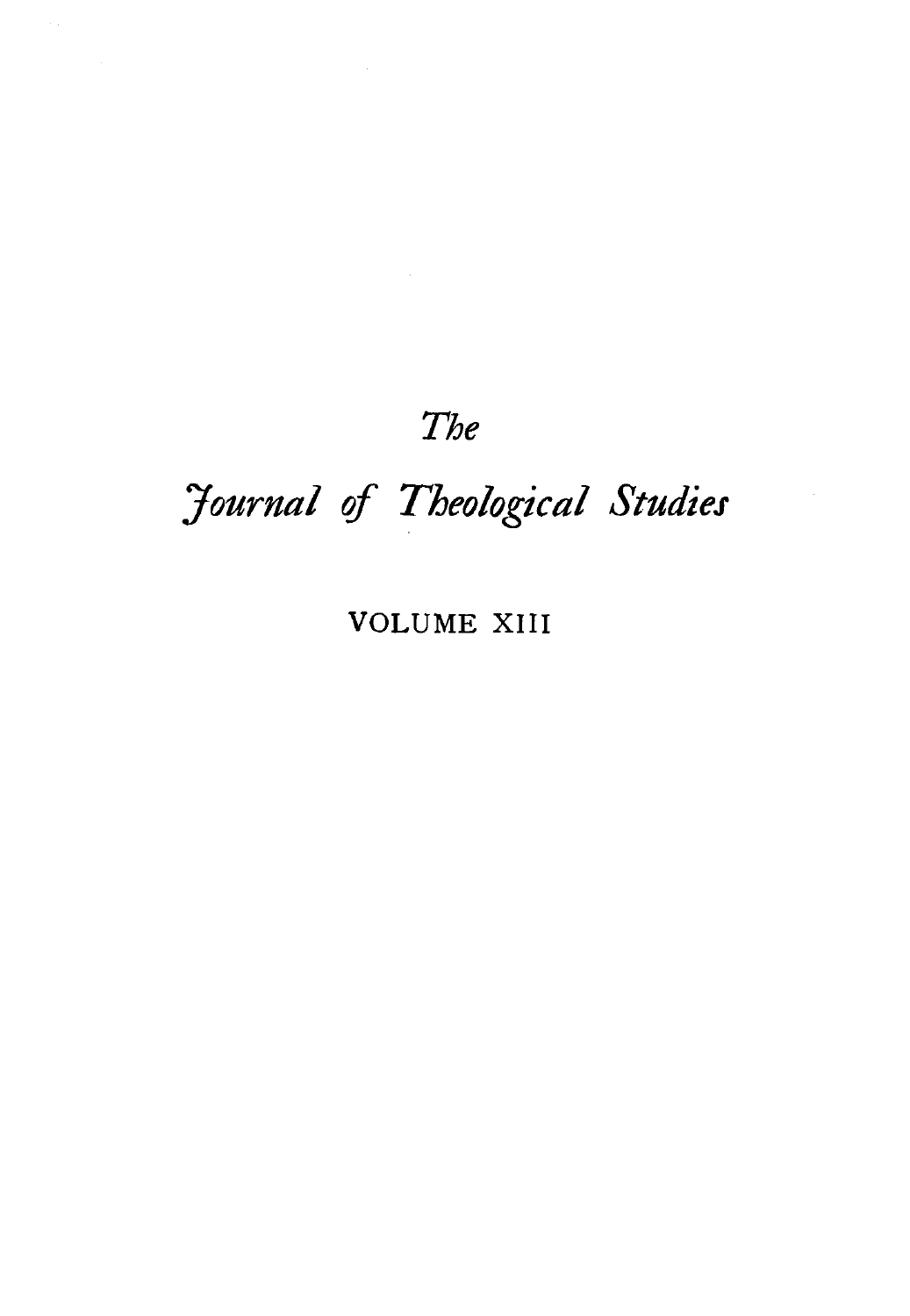HENRY FROWDE, M.A. PUBLISHER TO THE UNIVERSITY OF OXFORD LONDON, EDINBURGH, NEW YORK, TORONTO MELBOURNE AND BOMBAY

 $\mathcal{E}^{(1)}$ 

Ĵω.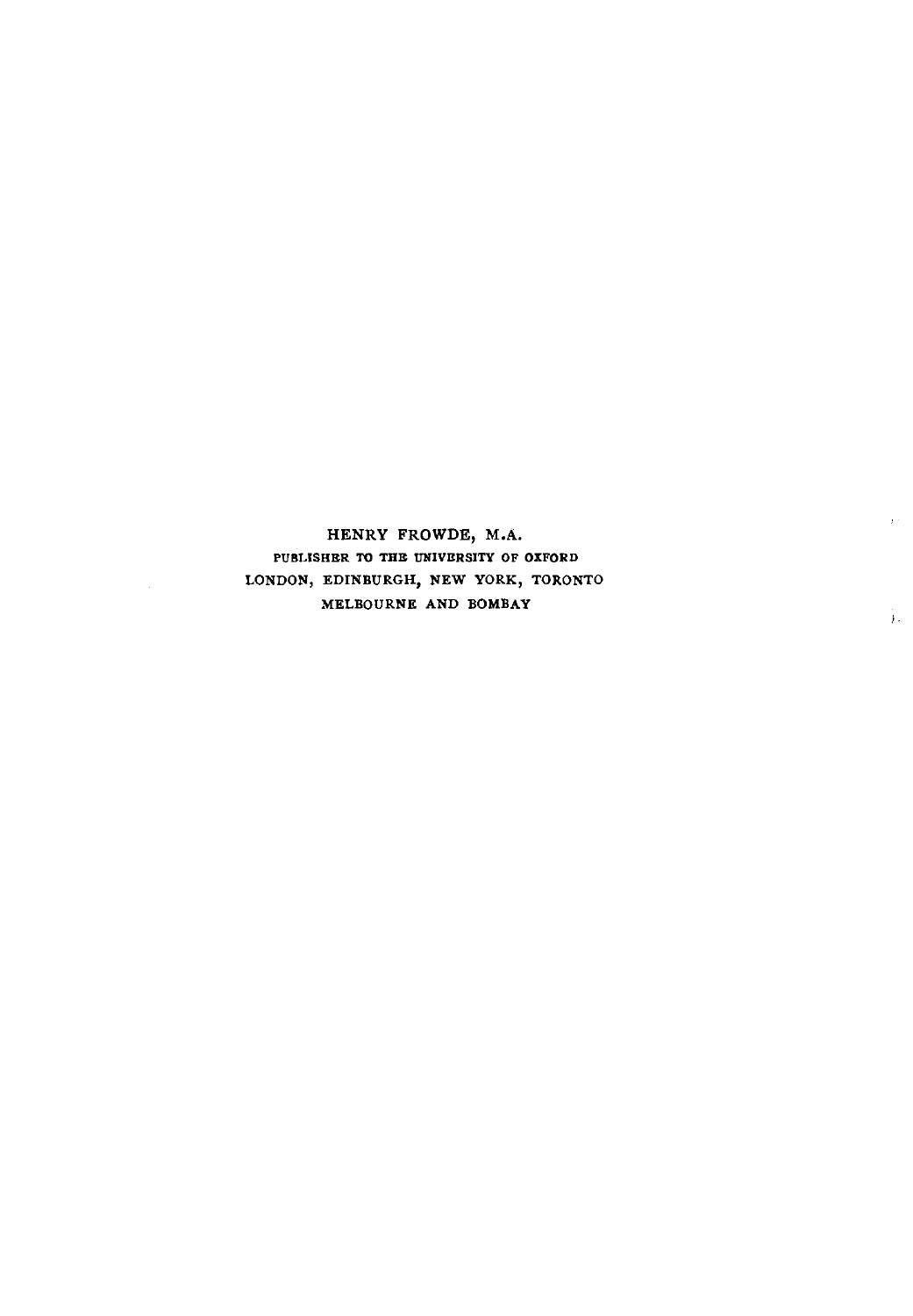*7he 7ournal* 

of

# *'Theological Studies*

VOLUME XIII

### OXFORD

AT THE CLARENDON PRESS

1912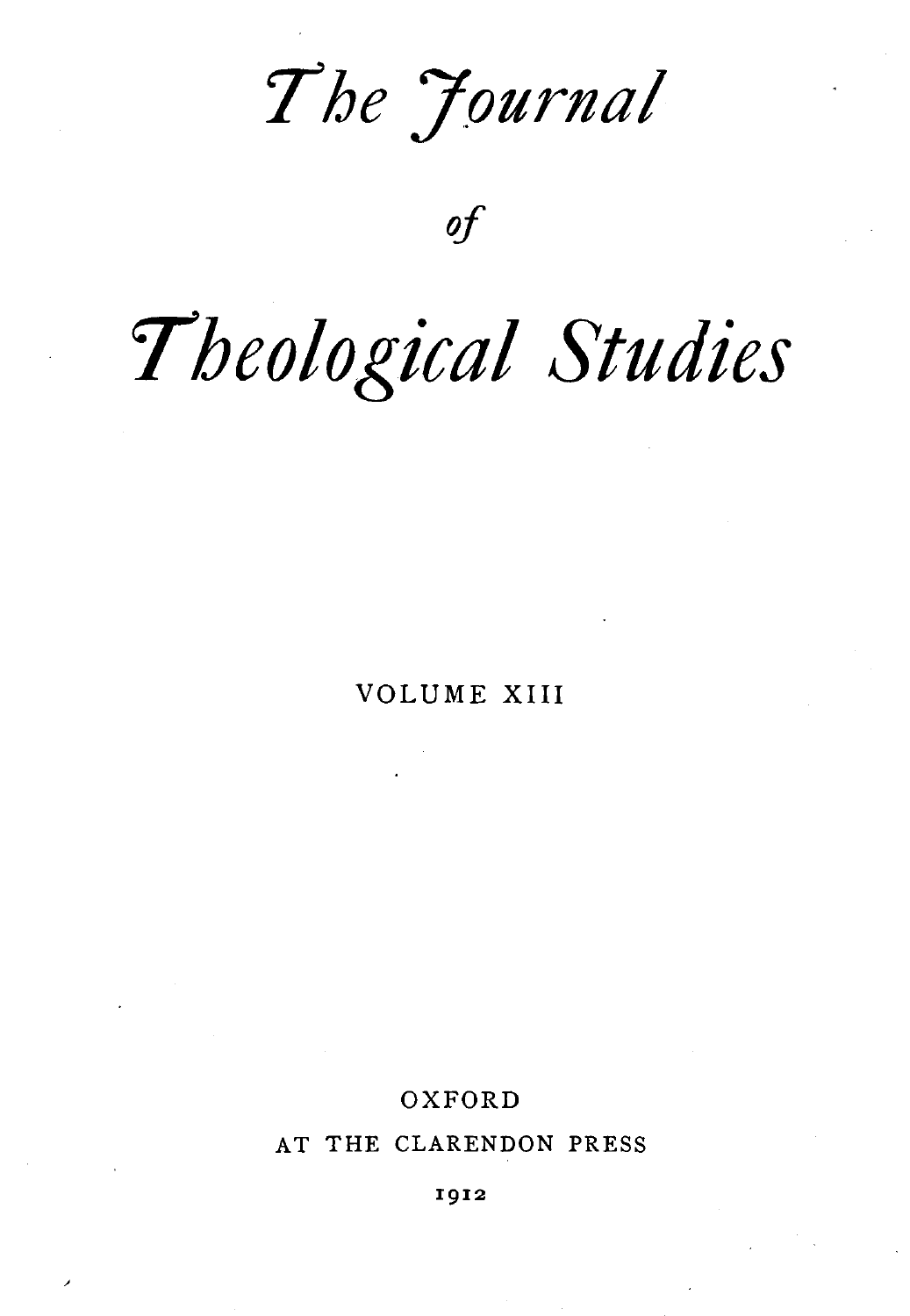#### *COMMITTEE OF DIRECTION:*

Rev. DR. HoLLAND, Regius Professor of Divinity, Oxford. Rev. DR. SwETE, Regius Professor of Divinity, Cambridge. Rev. DR. DRIVER, Regius Professor of Hebrew, Oxford. Rev. DR. KENNETT, Regius Professor of Hebrew, Cambridge. Rev. DR. BARNES, Hulsean Professor of Divinity, Cambridge. F. C. BuRKITT, Norrisian Professor of Divinity, Cambridge. Rev. DR. HEADLAM, Principal of King's College, London. Very Rev. DR. KIRKPATRICK, Dean of Ely. Rev. Dr. Lock, Dean Ireland's Professor of Exegesis, Oxford. Rev. Dr. MASON, Canon of Canterbury. Very Rev. DR. J. ARMITAGE RoBINSON, Dean of Wells. Rev. DR. SANDAY, Lady Margaret Professor of Divinity, Oxford. Rev. DR. SrANTON, Ely Professor of Divinity, Cambridge. Very Rev. DR. STRONG, Dean of Christ Church, Oxford. C. H. TuRNER, Fellow of Magdalen College, Oxford.

#### *EDITORS:*

Rev. DR. BETHUNE-BAKER, 23 Cranmer Road, Cambridge. Rev. F. E. BRIGHTMAN, Magdalen College, Oxford.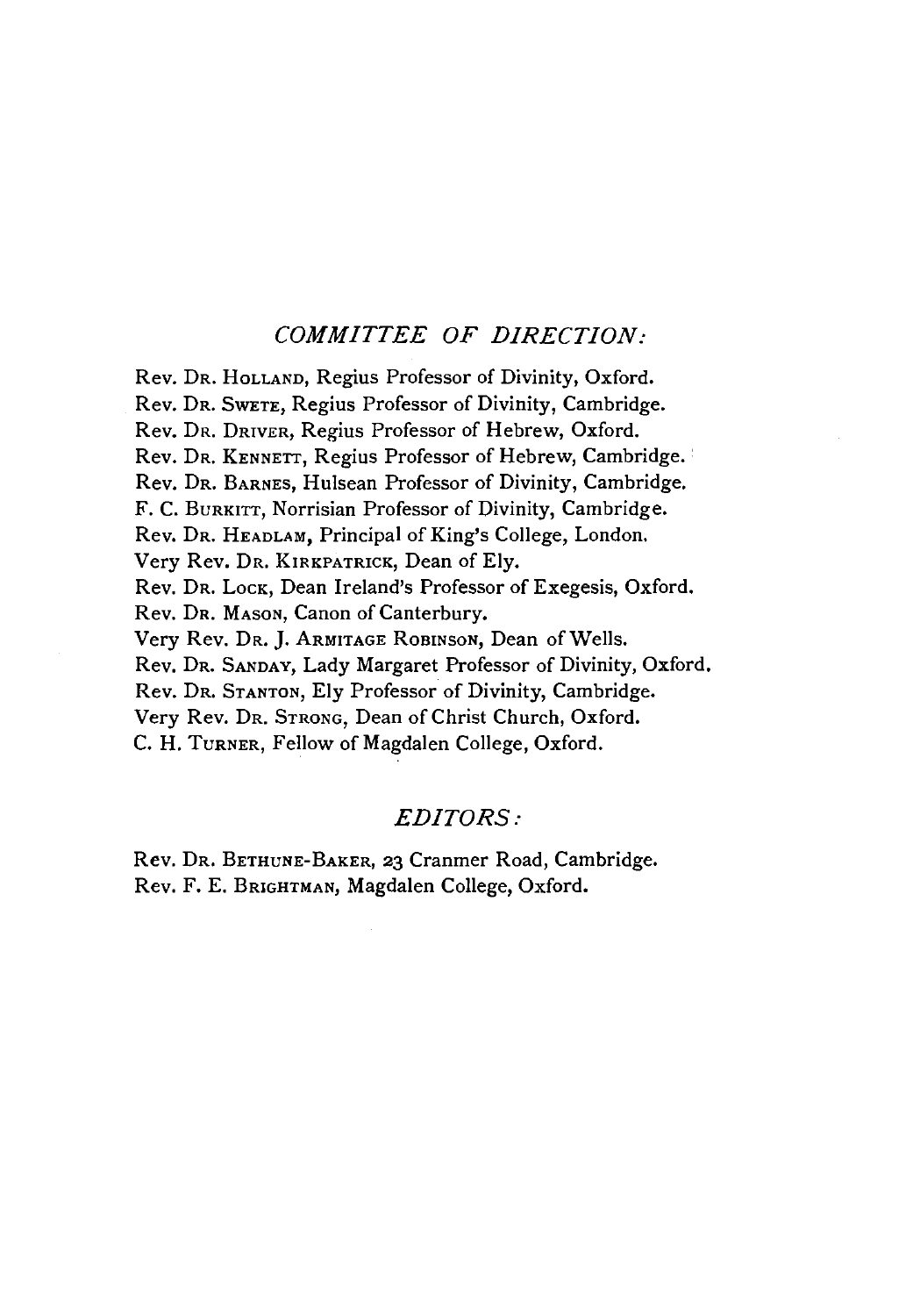# INDEX OF WRITERS

PAGE

| AMMUNDSEN, The Rev. V., D.D.<br>THE RULE OF TRUTH IN IRENAEUS                                                                                                                                                         | 574        |
|-----------------------------------------------------------------------------------------------------------------------------------------------------------------------------------------------------------------------|------------|
| BARNES, The Rev. W. E., D.D.                                                                                                                                                                                          |            |
| THE ODES OF SOLOMON (W. Frankenberg, J. Labourt and<br>P. Batiffol)                                                                                                                                                   | 465        |
| BETHUNE-BAKER, The Rev. J. F., D.D.<br>The Credibility of the Gospel (P. Batiffol-G. C. H. Pollen).<br>THE CREEDS (H. Smith, A. E. Burn, R. O. P. Taylor).<br>THE DOCTRINE OF THE TRINITY (J. Lebreton, W. S. Bishop, | 467<br>445 |
| F. J. Hall<br>$\ddot{\phantom{a}}$                                                                                                                                                                                    | 123        |
| THE GOSPELS AND ESCHATOLOGY (E. C. Dewick, A. Huck,<br>W. Larfeld).                                                                                                                                                   | 633        |
| BISHOP, The Rev. W. C.<br>THE AFRICAN RITE.                                                                                                                                                                           | 250        |
| BOX, The Rev. G. H.<br>THE CHRISTIAN MESSIAH IN THE LIGHT OF JUDAISM ANCIENT                                                                                                                                          |            |
| AND MODERN<br>BRIGHT, J. W., and R. L. RAMSAY                                                                                                                                                                         | 32 I       |
| NOTES ON THE 'INTRODUCTIONS' OF THE WEST-SAXON<br><b>PSALMS</b>                                                                                                                                                       | 520        |
| BROOK, The Rev. R.<br>The Gospels as Historical Documents (V. H. Stanton).                                                                                                                                            | 115        |
| BROOKE, The Rev. A. E., B.D.                                                                                                                                                                                          |            |
| The Washington Manuscript of Deuteronomy and Joshua<br>(H. S. Sanders)                                                                                                                                                | 456        |
| BROOKS, E. W.<br>THE <i>Plerophoriae</i> OF JOHN OF MAJUMA (F. Nau).                                                                                                                                                  | 46 I       |
| BROWN, The Rev. E. F.<br>A NOTE ON PHILIPPIANS i 21, 22.                                                                                                                                                              | 415        |
| BUCHANAN, The Rev. E. S.<br>A SIXTH-CENTURY FRAGMENT OF ST MARK.                                                                                                                                                      | 369        |
| BURKITT, F. C.                                                                                                                                                                                                        |            |
| A NEW MS OF THE ODES OF SOLOMON                                                                                                                                                                                       | 372        |
| THREE BOOKS ON ST PAUL (P. Gardner, A. Schweitzer, K. Lake)<br>' WOMAN, WHAT HAVE I TO DO WITH THEE?'                                                                                                                 | 604        |
|                                                                                                                                                                                                                       | 594        |

 $\mathbf I$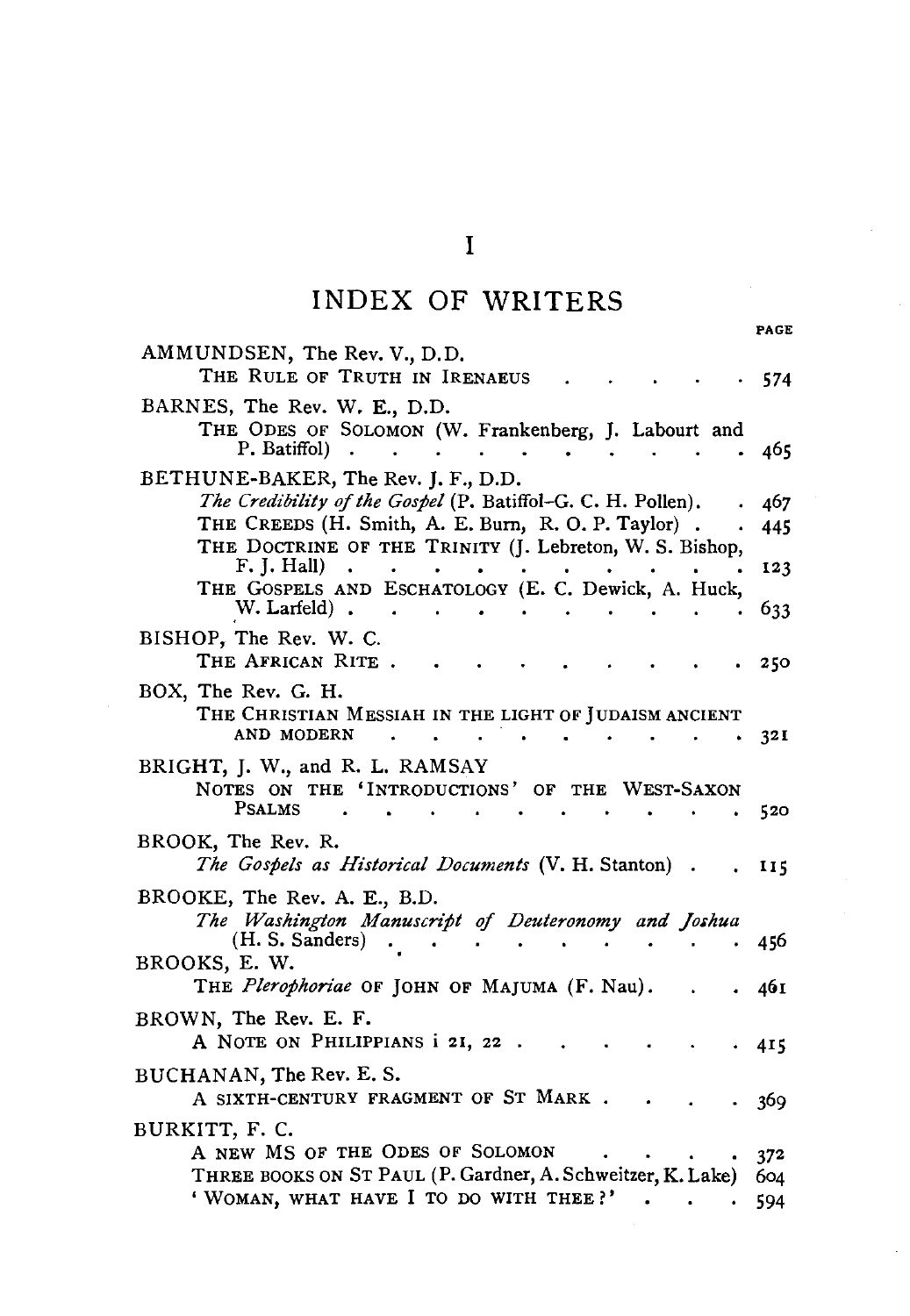|                                                                                                                                                                                          |    | <b>PAGE</b>       |
|------------------------------------------------------------------------------------------------------------------------------------------------------------------------------------------|----|-------------------|
| BURN, The Rev. A. E., D.D.<br>Creed and the Creeds (J. H. Skrine).<br><i>Enchiridion Symbolorum</i> (H. Denzinger-C. Bannwart)<br>The Resurrection and Modern Thought (W. J. S. Simpson) |    | 438<br>444<br>314 |
| BURNEY, The Rev. C. F., D.Litt.<br>OLD TESTAMENT NOTES.<br>ON CERTAIN SOUTH-PALESTINIAN PLACE-NAMES.                                                                                     |    | 417<br>83         |
| CHAPMAN, The Rev. J., O.S.B.<br>ZACHARIAS, SLAIN BETWEEN THE TEMPLE AND THE ALTAR                                                                                                        |    | 398               |
| CHASE, The Rt. Rev. F. H., D.D.<br>ON πρηνής γενόμενος IN ACTS i 18                                                                                                                      |    | 278, 415          |
| CLAYTON, The Rev. G. H.<br>Jésus et les Apôtres (C. Piepenbring)<br>A Study of the Conversion of St Paul (R. J. Fletcher).                                                               |    | 635<br>466        |
| COMPSTON, The Rev. H. F. B.<br>THE ACCENTUATION OF Wayyomar IN JOB                                                                                                                       |    | 426               |
| CONNOLLY, The Rev. R. H., O.S.B.<br>THE BOOK OF LIFE<br>The Commentaries of Isho'dad of Merv (M. D. Gibson).<br>THE ODES OF SOLOMON: JEWISH OR CHRISTIAN?                                |    | 580<br>463<br>298 |
| COOK, S. A.<br>A STUDY OF THE COMPOSITE WRITINGS OF THE OLD TESTA-<br>MENT<br>CHRONICLE OF OLD TESTAMENT                                                                                 |    | 84<br>132         |
| CRONIN, The Rev. H. S., B.D.<br>AN EXAMINATION OF SOME OMISSIONS OF THE CODEX SINAITICUS<br>IN ST JOHN'S GOSPEL                                                                          |    | 563               |
| EVELYN-WHITE, H. G.<br>THE INTRODUCTION TO THE OXYRHYNCHUS SAYINGS.                                                                                                                      |    | 74                |
| GASELEE, S.<br>BRYN MAWR COLLEGE MONOGRAPHS (L. Dudley, R.<br>Peebles)                                                                                                                   | ъ. | 624               |
| GUÉBIN, P.                                                                                                                                                                               |    |                   |

DEUX SERMONS INÉDITS DE BALDWIN, ARCHEVÊQUE DE CANTERBURY 1184-1190  $\cdot \cdot \cdot \cdot$  $57I$ HART, J. H. A. [UDAISM AND CHRISTIANITY (G. Friedlander, G. Hollmann) . 428 *Ascension d'Isaïe* (E. Tisserant) . . .  $\mathcal{L}$ 438  $\ddot{\phantom{a}}$  $\ddot{\phantom{a}}$  $\ddot{\phantom{0}}$ HEAWOOD, P. J. ארמון  $\mathbf a$  and  $\mathbf b$ 66  $\sim 10^{-11}$ **Contract Contract Contract Contract** ÷. ÷.  $\overline{a}$ HOWORTH, Sir H. H. THE INFLUENCE OF ST JEROME ON THE CANON OF THE WESTERN CHURCH. III . . . . . . . .

 $\ddot{\phantom{a}}$ 

 $\mathbf{I}$ 

 $\mathbf{vi}$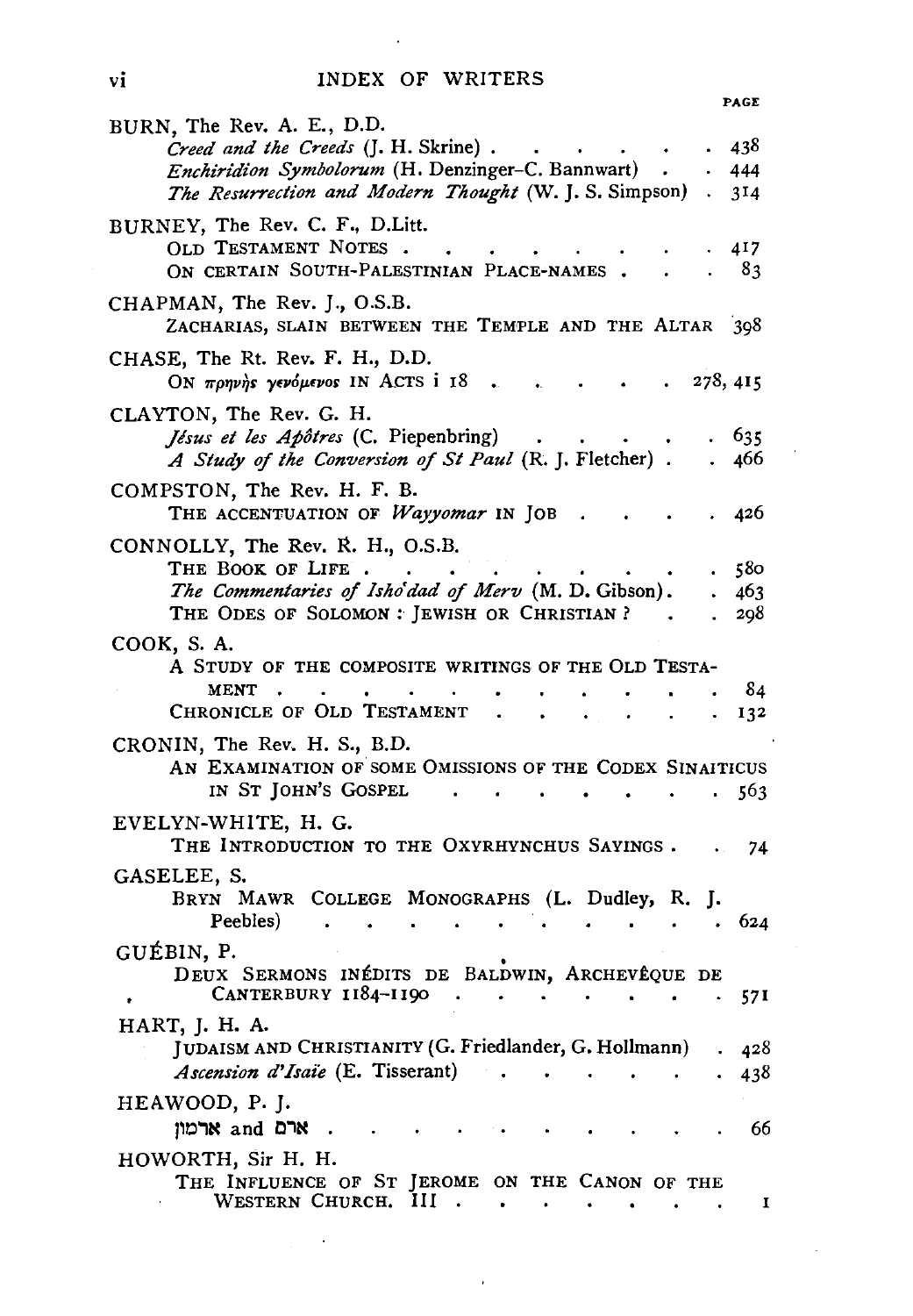|                                                                                                          | VII  |
|----------------------------------------------------------------------------------------------------------|------|
| INGE, The Very Rev. W. R., D.D.                                                                          | PAGE |
| The Reason of Life (W. P. Du Bose)                                                                       | 316  |
| JACKSON, The Rev. H. L., B.D.                                                                            |      |
| ESCHATOLOGY (E. F. Scott, C. W. Emmet)<br>$\bullet$                                                      | 630  |
| Studies in the Synoptic Problem (ed. W. Sanday).                                                         | 105  |
| JAMES, M. R., Litt.D.<br>APOCRYPHA (C. Michel, P. Peeters, J. Flamion)                                   | 433  |
| Catalogue of the Greek Papyri in the John Rylands Library i<br>(A, S, Hunt)<br>$\mathbf{A}$<br>$\bullet$ | 130  |
| JONES, The Rev. A. S. DUNCAN                                                                             |      |
| THE NATURE OF THE CHURCH: AN ACCOUNT OF A RECENT                                                         |      |
| <b>CONTROVERSY</b>                                                                                       | 94   |
| JONES, H. STUART                                                                                         |      |
| RECENT DISCOVERIES IN THE CATACOMB OF S. CALLISTUS.                                                      | 597  |
| KELLY, Rev. H., S.S.M.                                                                                   |      |
| THE MEANING OF MYSTICISM                                                                                 | 481  |
| KIDD, The Rev. B. J., D.D.                                                                               |      |
| THE CAMBRIDGE MEDIAEVAL HISTORY.                                                                         | 626  |
| LANCHESTER, The Rev. H. C. O.<br>The Pioneers of our Faith (C. Platts)                                   | 475  |
|                                                                                                          |      |
| LEGG, J. WICKHAM<br>NOTES ON COLLECTS.                                                                   | 558  |
| MACCULLOCH, The Rev. J. A., D.D.                                                                         |      |
| NON-CHRISTIAN RELIGIONS (F. Bouvier, A. Valensin).                                                       | 620  |
| NESTLE, E., D.D.                                                                                         |      |
| THE JUDGE SHAMGAR                                                                                        | 424  |
| SCOTUS ERIGENA IN GREEK MANUSCRIPTS OF THE FOURTH                                                        |      |
| GOSPEL                                                                                                   | 596  |
| PEARCE, The Rev. E. H.                                                                                   |      |
| The University of Cambridge iii (J. B. Mullinger).                                                       | 472  |
| PRZYCHOCKI, Dr. G.                                                                                       |      |
| RICHARD CROKE'S SEARCH FOR PATRISTIC MSS IN CON-                                                         |      |
| NEXION WITH THE DIVORCE OF CATHERINE.                                                                    | 285  |
| QUICK, The Rev. O. C.<br>THE VALUE OF MYSTICISM                                                          | 161  |
| QUIGGIN, E. C.                                                                                           |      |
| The Religion of the Ancient Celts (J. A. MacCulloch).                                                    | 620  |
| RAMSAY, R. L.                                                                                            |      |
| See BRIGHT, J. W.                                                                                        |      |
| RAMSBOTHAM, The Rev. A.                                                                                  |      |
| THE COMMENTARY OF ORIGEN ON THE EPISTLE TO THE                                                           |      |
|                                                                                                          |      |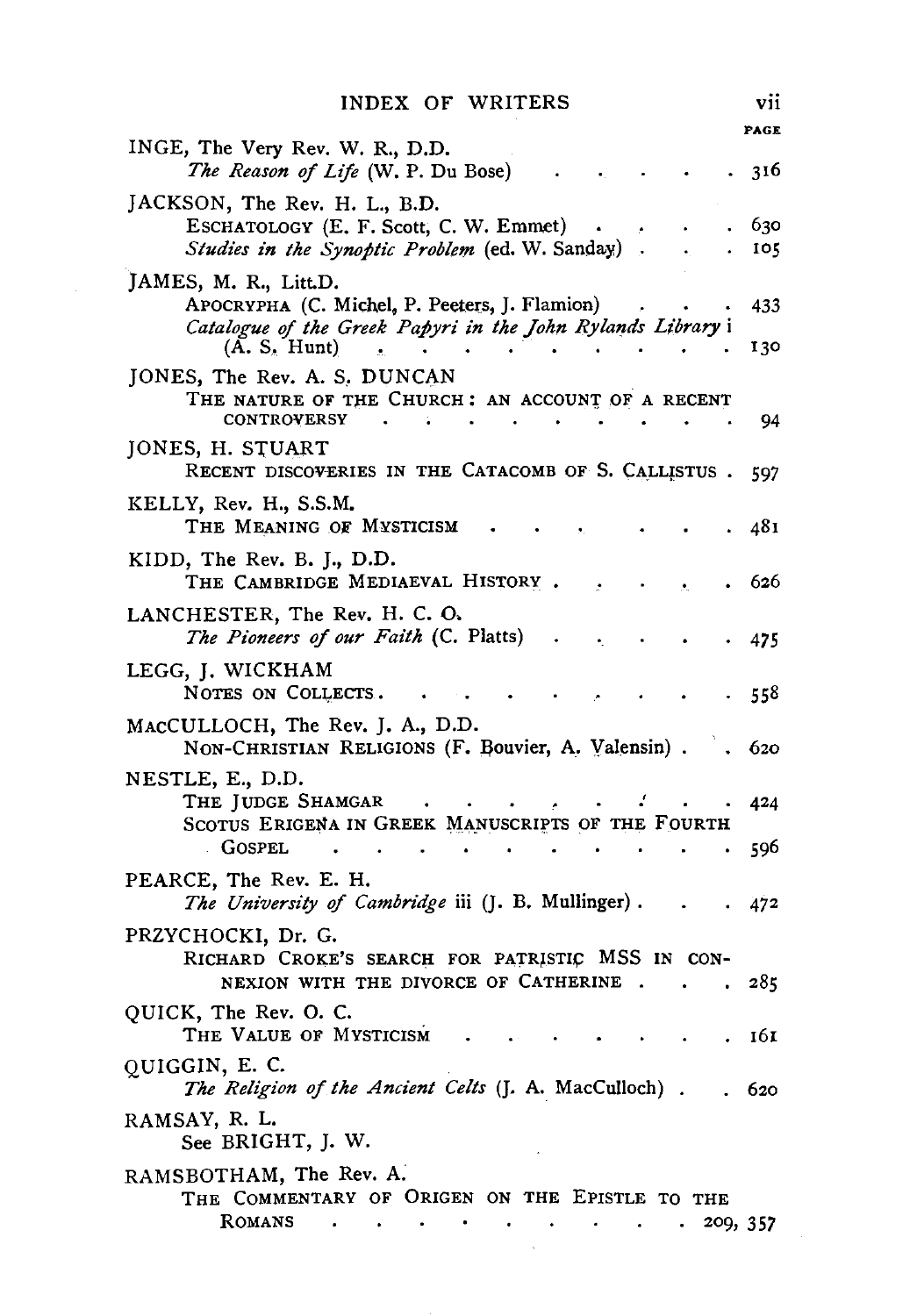#### viii INDEX OF WRITERS

| PACE                                                                                                                                                                                                                                                                                   |
|----------------------------------------------------------------------------------------------------------------------------------------------------------------------------------------------------------------------------------------------------------------------------------------|
| ROBINSON, The Very Rev. J. A., D.D.<br>ORIGEN'S COMMENTS ON THE APOCALYPSE<br>295<br>THE PROBLEM OF THE DIDACHE.<br>339<br>$\sim 100$                                                                                                                                                  |
| ROGERS, The Rev. C. F.<br>How DID THE JEWS BAPTIZE ?.<br>4I I<br>$\sim$                                                                                                                                                                                                                |
| SELWYN, The Rev. E. C., D.D.<br>THE FEAST OF TABERNACLES, EPIPHANY AND BAPTISM<br>225                                                                                                                                                                                                  |
| SMITH, The Rev. B. T. D.<br>JUDAISM AND CHRISTIANITY (M. G. Glazebrook, D. Stone and<br>$D. C. Simpson$ $\ldots$<br>431<br>$\bullet$ $\bullet$ $\bullet$ $\bullet$<br>$\bullet$                                                                                                        |
| SOUTER, A., D.Litt.<br>CHRONICLE OF PATRISTICA<br>143<br>Concerning the genesis of the versions of the N.T. (H. C.<br>Hoskier)<br>120<br>$\sim$ $\sim$ $\sim$<br>The Four Gospels from the Codex Veronensis (E. S. Buchanan)<br>456<br>FREIBURG FRAGMENTS OF A MS OF THE PELAGIAN COM- |
| MENTARY ON THE EPISTLES OF ST PAUL<br>515                                                                                                                                                                                                                                              |
| SPAGNOLO, The Rev. ANTONIO<br>AN ARIAN SERMON FROM A MS IN THE CHAPTER LIBRARY<br>OF VERONA.<br>$\sim$ $\sim$ $\sim$<br>$\ddot{\phantom{1}}$<br>19                                                                                                                                     |
| A FRAGMENT OF AN UNKNOWN LATIN VERSION OF THE<br>APOSTOLIC CONSTITUTIONS .<br>492<br>$\bullet$<br>$\bullet$<br>$\bullet$                                                                                                                                                               |
| AN EARLY VERSION OF THE EIGHTY-FIFTH APOSTOLIC<br>CANON.<br>$\sim 100$<br>511<br>$\sim$<br>$\ddot{\phantom{0}}$<br>$\sim 10^{-11}$<br>$\sim 100$ km s $^{-1}$<br>$\sim$ $-$                                                                                                            |
| SRAWLEY, The Rev. J. H., D.D.<br>Didyme l'aveugle (G. Bardy)<br>- 128<br>$\blacksquare$<br><b>Contract Contract Advised Associate</b>                                                                                                                                                  |
| STEWART, The Rev. H. F., B.D.<br>MIRACLES AND CHRISTIANITY (W. Lock and others, J. Wend-<br>land)<br>612<br>the contract of the contract of the<br>$\mathcal{L}(\mathbf{x})$ . The contribution of the contribution of $\mathcal{L}(\mathbf{x})$<br>$\sim$ $\sim$                      |
| TENNANT, The Rev. F. R., D.D.<br>Divine Transcendence and its reflection in religious authority                                                                                                                                                                                        |
| (J. R. Illingworth)<br>310<br>PHILOSOPHY OF RELIGION (J. Ward, C. C. J. Webb)<br>447                                                                                                                                                                                                   |
| THACKERAY, H. ST J.<br>THE POETRY OF THE GREEK BOOK OF PROVERBS<br>46                                                                                                                                                                                                                  |
| TURNER, C. H.<br>AN ARIAN SERMON FROM A MS IN THE CHAPTER LIBRARY                                                                                                                                                                                                                      |
| OF VERONA<br>$\sim 10$<br>$\bullet$ .<br>$\bullet$<br>$\mathbf{r}$<br>19<br>A FRAGMENT OF AN UNKNOWN LATIN VERSION OF THE                                                                                                                                                              |
| APOSTOLIC CONSTITUTIONS .<br>492                                                                                                                                                                                                                                                       |
| LATIN LISTS OF CANONICAL BOOKS. III, IV.<br>77, 511<br>THE TEXT OF THE NEWLY DISCOVERED SCHOLIA OF ORIGEN                                                                                                                                                                              |
| ON THE APOCALVESE.<br>286.                                                                                                                                                                                                                                                             |

 $\ddot{\phantom{a}}$ 

 $\overline{a}$ 

l,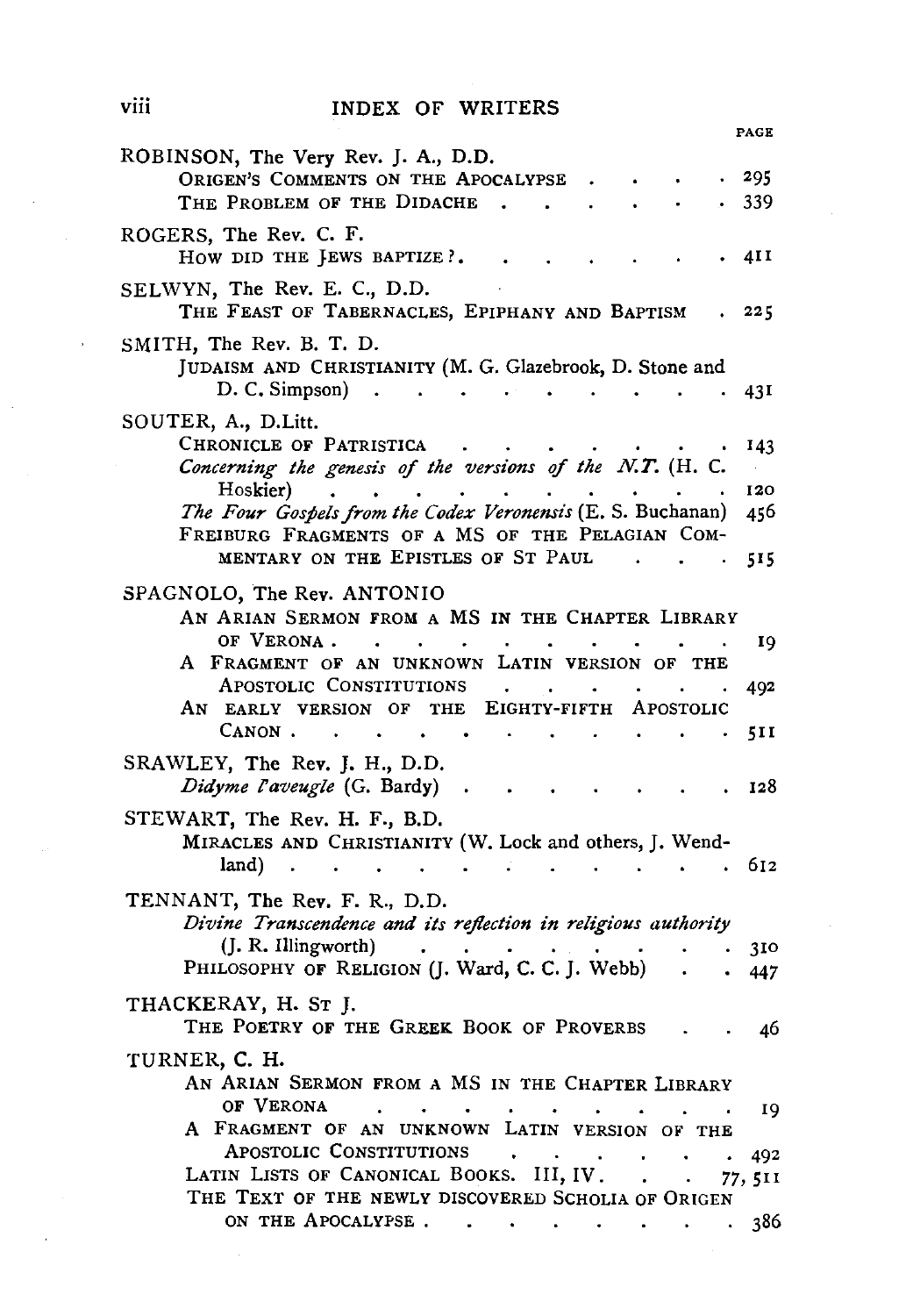|                                                                                                                     | PAGE              |
|---------------------------------------------------------------------------------------------------------------------|-------------------|
| WATSON, The Rev. E. W., D.D.<br>ENGLISH CHURCH HISTORY (G. B. Tatham, A. A. Seaton,<br>H. F. R. Smith)              | .473              |
| WHITE, The Rev. H. J.<br>JOHN WORDSWORTH, BISHOP OF SALISBURY, AND HIS WORK<br>ON THE VULGATE OF THE NEW TESTAMENT. | . 201             |
| WOOD, H. G.<br>Baptist Confessions of Faith (W. J. McGlothlin) 618                                                  |                   |
| WORRELL, W. H.<br>THE ODES OF SOLOMON AND THE PISTIS SOPHIA                                                         | - 29<br>$\bullet$ |
| YOUNG, The Rev. P. N. F.<br>Primitive Catholicism (P. Batiffol-H. L. Brianceau)                                     | 468               |

 $\chi^2 \sim 2$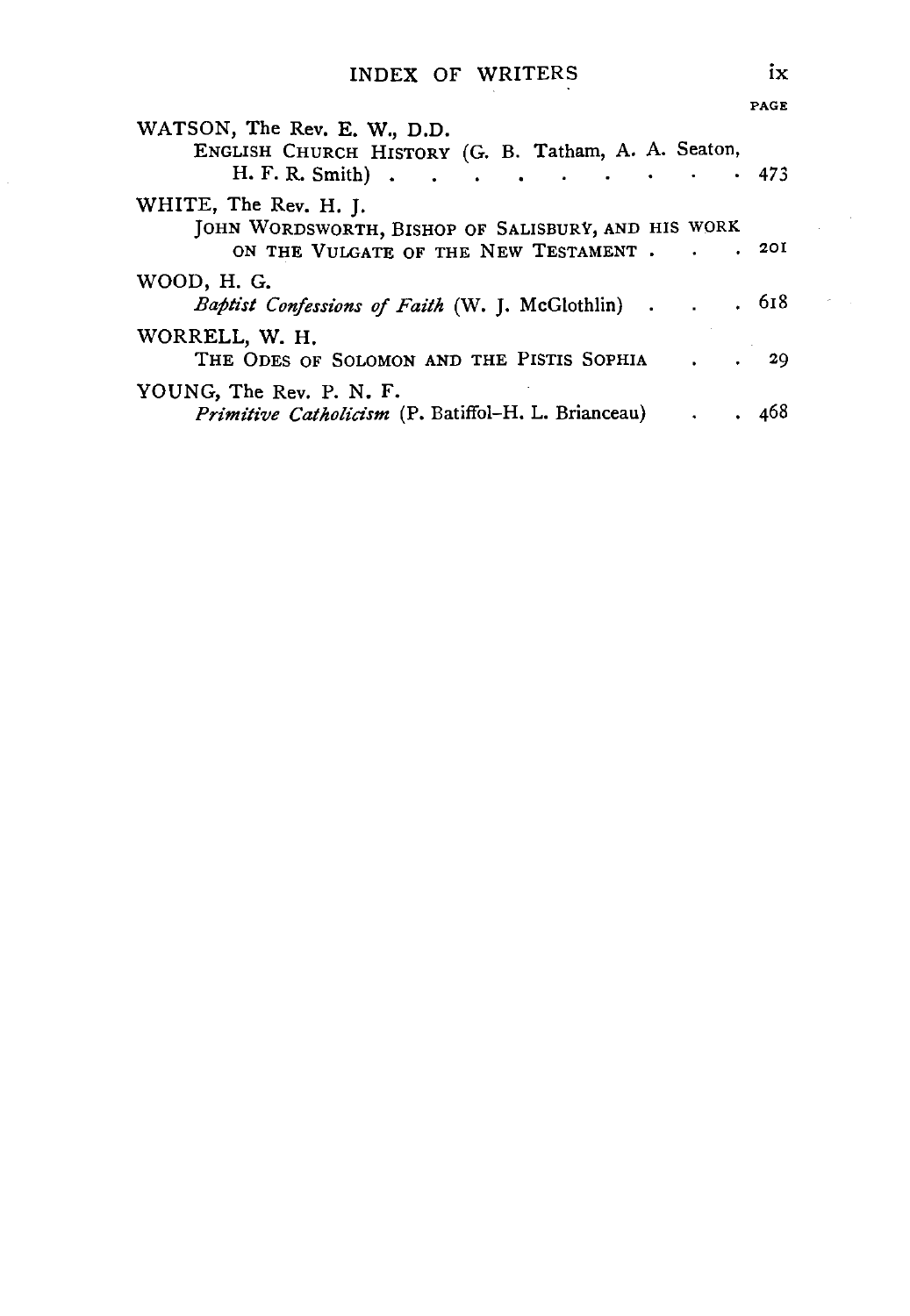# INDEX OF ARTICLES

 $\ddot{\phantom{0}}$ 

 $\ddot{\phantom{0}}$ 

| <b>PAGE</b><br>CHRONICLE:                                                                                                                                                                                                               |  |
|-----------------------------------------------------------------------------------------------------------------------------------------------------------------------------------------------------------------------------------------|--|
| OLD TESTAMENT. By S.A.Cook.<br>132                                                                                                                                                                                                      |  |
| PATRISTICA. By A. Souter, D. Litt. .<br>and the state of the state<br>143                                                                                                                                                               |  |
| DIDACHE, THE PROBLEM OF THE. By the Very Rev. J. A.<br>Robinson, D.D<br>$\ddot{\phantom{0}}$<br>339<br>$\bullet$                                                                                                                        |  |
| DOCUMENTS:                                                                                                                                                                                                                              |  |
| APOSTOLIC CONSTITUTIONS, A FRAGMENT OF AN UNKNOWN<br>LATIN VERSION OF THE. By the Rev. A. Spagnolo and                                                                                                                                  |  |
| C. H. Turner<br>$\sim$ $\sim$<br>$\mathcal{A}$ , and $\mathcal{A}$ , and $\mathcal{A}$ , and $\mathcal{A}$ , and $\mathcal{A}$ , and $\mathcal{A}$<br>$\ddot{\phantom{0}}$<br>492<br>ARIAN SERMON, AN, FROM A MS IN THE CHAPTER LIBRARY |  |
| OF VERONA. By the Rev. A. Spagnolo and C. H. Turner<br>19                                                                                                                                                                               |  |
| CANONICAL BOOKS, LATIN LISTS OF THE: IV. AN EARLY<br>VERSION OF THE EIGHTY-FIFTH APOSTOLIC CANON. By                                                                                                                                    |  |
| the Rev. A. Spagnolo and C. H. Turner<br>511                                                                                                                                                                                            |  |
| MARK, A SIXTH-CENTURY FRAGMENT OF ST. By the Rev.                                                                                                                                                                                       |  |
| E.S. Buchanan.<br>369<br>ORIGEN ON THE EPISTLE TO THE ROMANS, THE COMMENTARY                                                                                                                                                            |  |
| OF. By the Rev. H. Ramsbotham.<br>209, 357                                                                                                                                                                                              |  |
| PELAGIAN COMMENTARY ON THE EPISTLES OF ST PAUL,                                                                                                                                                                                         |  |
| FREIBURG FRAGMENTS OF A MS OF THE.<br>By A.                                                                                                                                                                                             |  |
| Souter, D.Litt.<br>$\ddot{\phantom{a}}$<br>. 515<br>$\ddot{\phantom{0}}$<br>$\bullet$                                                                                                                                                   |  |
| JEROME ON THE CANON OF THE WESTERN CHURCH, THE<br>INFLUENCE OF ST. III. By Sir H. H. Howarth.<br>$\mathbf{I}$<br>$\bullet$                                                                                                              |  |
| MESSIAH, THE CHRISTIAN, IN THE LIGHT OF JUDAISM ANCIENT AND                                                                                                                                                                             |  |
| MODERN. By the Rev. G. H. Box $\cdot$ $\cdot$<br>321                                                                                                                                                                                    |  |
| MYSTICISM, THE VALUE OF. By the Rev. O. C. Quick $\blacksquare$<br>161                                                                                                                                                                  |  |
|                                                                                                                                                                                                                                         |  |
| MYSTICISM, THE MEANING OF. By the Rev. H. Kelly, S.S.M.<br>481<br>$\mathbf{r}$                                                                                                                                                          |  |
| NOTES AND STUDIES:                                                                                                                                                                                                                      |  |
| AFRICAN RITE, THE. By the Rev. W. C. Bishop.<br>250                                                                                                                                                                                     |  |
| APOCALYPSE, THE TEXT OF THE NEWLY-DISCOVERED SCHOLIA<br>OF ORIGEN ON THE. By C. H. Turner.                                                                                                                                              |  |
| 386<br>$\mathbf{r}$<br>$\bullet$<br>APOCALYPSE, ORIGEN'S COMMENTS ON THE. By the Very Rev.                                                                                                                                              |  |
| J. A. Robinson, D.D. $\cdot$ $\cdot$<br>295<br>$\bullet$ .<br><br><br><br><br><br><br><br><br><br><br><br><br>                                                                                                                          |  |
| ארמון AND ארם. By P. J. Heawood<br>66<br>$\bullet$ , and $\bullet$ , and $\bullet$                                                                                                                                                      |  |

II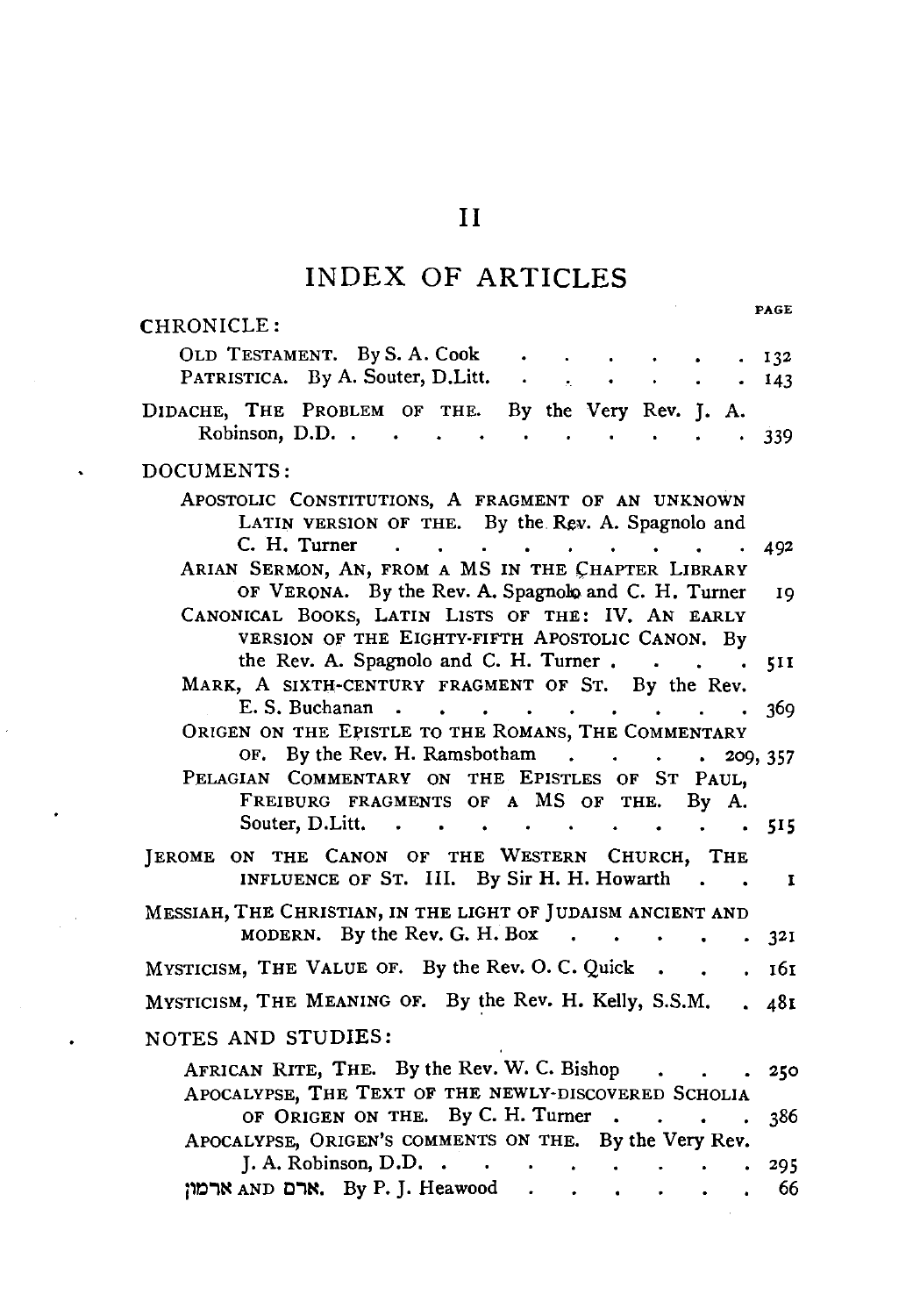|                                                                                                                              | PAGE       |
|------------------------------------------------------------------------------------------------------------------------------|------------|
| NOTES AND STUDIES (continued):                                                                                               |            |
| BALDWIN, ARCHEVÊQUE DE CANTERBURY, DEUX SERMONS                                                                              |            |
| INÉDITS DE. By P. Guébin<br><b>Contract Contract</b><br>$\sim$<br>$\sim 100$ km s $^{-1}$                                    | 571        |
| BOOK OF LIFE, THE. By the Rev. R. H. Connolly, O.S.B.<br>$\mathcal{L}_{\bullet}$                                             | 580        |
| CANONICAL BOOKS, LATIN LISTS OF THE. IV. By C. H. Turner                                                                     | 77         |
| CATACOMB OF S. CALLISTUS, RECENT DISCOVERIES IN THE.                                                                         |            |
| By H. Stuart Jones<br>$\ddot{\phantom{0}}$                                                                                   | 597        |
| CHURCH, THE NATURE OF THE. By the Rev. A. S. Duncan Jones                                                                    | 94         |
| CODEX SINAITICUS IN ST JOHN'S GOSPEL, AN EXAMINATION                                                                         |            |
| OF SOME OMISSIONS OF THE. By the Rev. H.<br>S.<br>Cronin, B.D.                                                               |            |
| <b>Contract Contract Contract</b><br>$\ddot{\phantom{0}}$<br>$\bullet$ . $\bullet$<br>COLLECTS, NOTES ON. By J. Wickham Legg | 563<br>558 |
| RICHARD CROKE'S SEARCH FOR PATRISTIC MSS IN CONNEXION                                                                        |            |
| WITH THE DIVORCE OF CATHERINE. By G. Przychocki                                                                              | 285        |
| How DID THE JEWS BAPTIZE? By the Rev. C. F. Rogers .                                                                         | 41 I       |
| IRENAEUS, THE RULE OF TRUTH IN. By the Rev. V.                                                                               |            |
| Ammundsen, D.D.<br>$\sim$                                                                                                    | 574        |
| ODES OF SOLOMON, A NEW MS OF THE. By F. C. Burkitt                                                                           | 372        |
| ODES OF SOLOMON, THE ; JEWISH OR CHRISTIAN? By the                                                                           |            |
| Rev. R. H. Connolly, O.S.B.                                                                                                  | 298        |
| ODES OF SOLOMON AND THE PISTIS SOPHIA, THE. By W. H.                                                                         |            |
| Worrell                                                                                                                      | 29         |
| OLD TESTAMENT, A STUDY OF THE COMPOSITE WRITINGS IN                                                                          |            |
| THE. By S.A.Cook                                                                                                             | 84         |
| OLD TESTAMENT NOTES. By the Rev. C. F. Burney, D.Litt. .                                                                     | 417        |
| ORIGEN, ON THE APOCALYPSE, THE TEXT OF THE NEWLY-                                                                            |            |
| DISCOVERED SCHOLIA OF. By C. H. Turner                                                                                       | 386        |
| ORIGEN'S COMMENTS ON THE APOCALYPSE. By the Very Rev.                                                                        |            |
| J. A. Robinson, D.D. $\cdot \cdot \cdot \cdot \cdot$<br>OXYRHYNCUS SAYINGS, THE INTRODUCTION TO THE. By                      | 295        |
| H. G. Evelyn-White<br>$\mathcal{A}^{\text{max}}$ and $\mathcal{A}^{\text{max}}$<br>$\sim$                                    | 74         |
| PHILIPPIANS i 21, 22. By the Rev. E. F. Brown<br>$\mathcal{L}_{\mathbf{z}}$                                                  | 415        |
| PISTIS SOPHIA, THE ODES OF SOLOMON AND THE. By W. H.                                                                         |            |
| Worrell.<br>$\sim$ $\sim$<br>$\sim$<br>$\ddot{\phantom{0}}$                                                                  | 29         |
| PLACE-NAMES, ON CERTAIN SOUTH-PALESTINIAN. By the                                                                            |            |
| Rev. C. F. Burney, D. Litt.                                                                                                  | 83         |
| Πρηνής γενόμενος IN ACTS i 18, ON. By the Rt. Rev. F. H. Chase,                                                              |            |
| D.D.<br>$\sim$ $\bullet$<br>$\ddot{\phantom{1}}$<br>$\blacksquare$<br><b>Contract Contract Contract</b>                      | 278, 415   |
| PROVERBS, THE POETRY OF THE GREEK BOOK OF. By                                                                                |            |
| H. St. J. Thackeray.<br>$\sim$ $\sim$ $\sim$                                                                                 | 46         |
| PSALMS, NOTES ON THE 'INTRODUCTIONS' OF THE WEST-                                                                            |            |
| SAXON. By J. W. Bright and R. L. Ramsay<br>$\sim$<br>SCOTUS ERIGENA ON GREEK MANUSCRIPTS OF THE FOURTH                       | 520        |
| GOSPEL. By E. Nestle, D.D.<br>$\bullet$ .                                                                                    | 596        |
| $\bullet$ - $\bullet$ - $\bullet$ -<br>$\bullet$ , and $\bullet$ , and $\bullet$                                             |            |

 $\ddot{\phantom{0}}$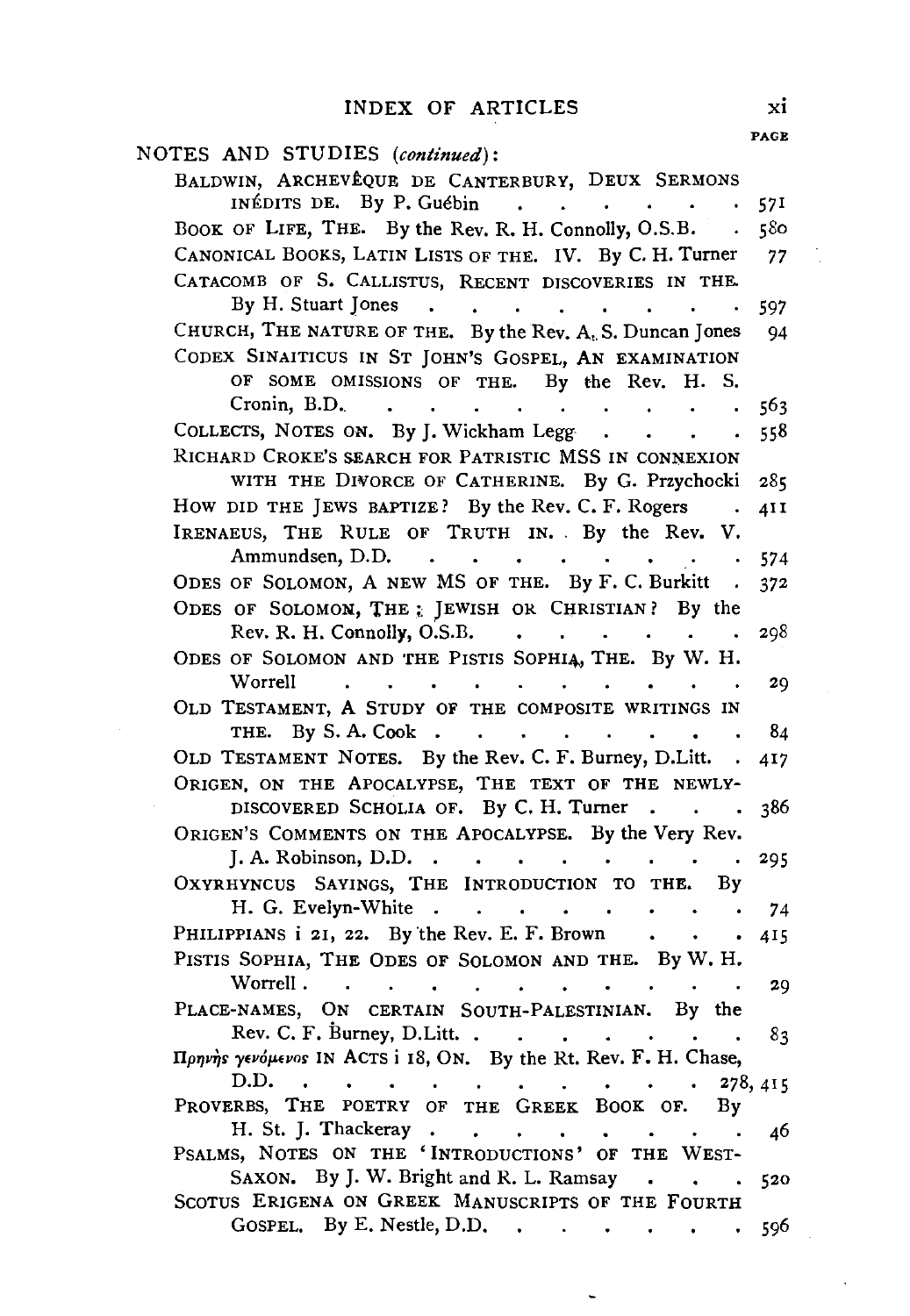|                                                             | <b>PAGE</b> |
|-------------------------------------------------------------|-------------|
| NOTES AND STUDIES (continued):                              |             |
| SHAMGAR, THE JUDGE. By E. Nestle, D.D. 424                  |             |
| TABERNACLES, THE FEAST OF, EPIPHANY, AND BAPTISM. By        |             |
| the Rev. E. C. Selwyn, D.D. $\cdot \cdot \cdot \cdot \cdot$ | . 225       |
| Wayyomar IN JOB, THE ACCENTUATION OF. By the Rev.           |             |
| H. F. B. Compston                                           | 426         |
| 'WOMAN, WHAT HAVE I TO DO WITH THEE ?' By F. C. Burkitt 594 |             |
| ZACHARIAS, SLAIN BETWEEN THE TEMPLE AND THE ALTAR.          |             |
| By the Rev. J. Chapman, O.S.B. $\cdot \cdot \cdot \cdot$    | -398        |
| REVIEWS. See INDEX III.                                     |             |
| WORDSWORTH, JOHN, BISHOP OF SALISBURY, AND HIS WORK ON      |             |
| THE VULGATE NEW TESTAMENT. By the Rev. H. J. White. 201     |             |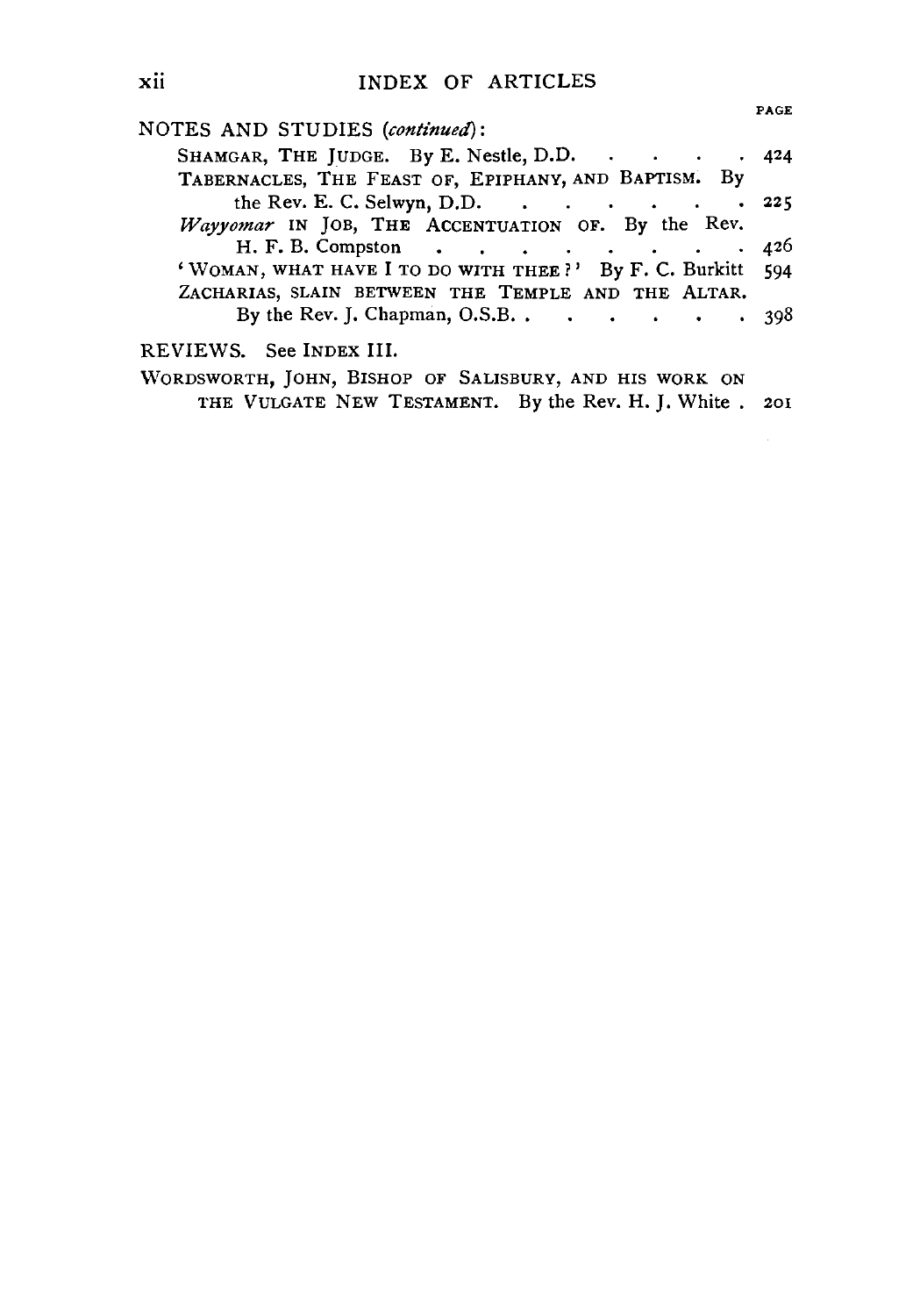# INDEX OF AUTHORS AND BOOKS REVIEWED OR NOTICED

|                                                                           |  | PACE       |
|---------------------------------------------------------------------------|--|------------|
| Acts i 18                                                                 |  | 278, 415   |
| ALLGEIER, A. Uber Doppelberichte in der Genesis                           |  | 140        |
| Apostolic Canon 85                                                        |  | 511        |
| Apostolic Constitutions.                                                  |  | 492        |
| Apostolic Fathers                                                         |  | 145        |
| ARCHAMBAULT, G. Justin, Dialogue avec Tryphon                             |  | 145        |
| BALDWIN, Archbishop of Canterbury. Deux sermons inédits                   |  | 571        |
| BANNWART, C. See DENZINGER, H.                                            |  |            |
| BARDENHEWER, O. Patrologie.                                               |  | 143        |
| BARDY, G. Didyme l'aveugle                                                |  | 128        |
| BATIFFOL, P., J. LABOURT and. Les Odes de Salomon                         |  | 465        |
| BATIFFOL, P. The Credibility of the Gospel (Orpheus et l'Évangile, tr. by |  |            |
| G. C. H. POLLEN)                                                          |  | 467        |
| Primitive Catholicism (L'Église naissante, tr. by H. L.                   |  |            |
| BRIANCEAU)                                                                |  | 468        |
| BAYER, E. Das Dritte Buch Esdras und sein Verhältnis zu den Büchern       |  |            |
| Esra-Nehemia                                                              |  | 137        |
| BISHOP, W. S. The development of Trinitarian doctrine in the Nicene and   |  |            |
| Athanasian Creeds                                                         |  | 125        |
| BLUNT, A. W. F. The Apologies of Justin Martyr                            |  | 148        |
| BOUVIER, F. Animisme, Préanimisme, Religion                               |  | 622        |
| BREWER, H. Die Frage um das Zeitalter Kommodians                          |  |            |
| BRIANCEAU, H. L. Primitive Catholicism (P. BATIFFOL)                      |  | 155<br>468 |
| BUCHANAN, E. S. The Four Gospels from the Codex Veronensis.               |  |            |
| BURN, A. E. The Apostles' Creed, The Nicene Creed, The Athanasian Creed   |  | 456        |
|                                                                           |  | 446<br>626 |
| Cambridge Medieval History, The, i                                        |  | 616        |
| CURTIS, W. A. A History of Creeds and Confessions of Faith                |  |            |
| DAICHES, S. The Jews in Babylonia in the time of Ezra and Nehemiah        |  |            |
| according to Babylonian Inscriptions                                      |  | 135        |
| DENZINGER, H. Enchiridion Symbolorum (ed. C. BANNWART)                    |  | 444        |
| DEWICK, E. C. Primitive Christian Eschatology.                            |  | 633        |
| Didache Apostolorum.                                                      |  | 339        |
| S. Didymus                                                                |  | 128        |
| DIOBOUNIOTIS, M. Der Scholien-Kommentar des Origenes zur Apokalypse       |  |            |
| Johannis.                                                                 |  | 295        |
| Du Bosr, W. P. The Reason of Life.                                        |  | 316        |
| DUDLEY, L. The Egyptian Elements in the Legend of the Body and Soul       |  | 624        |
| EDGHILL, E. A. The Revelation of the Son of God                           |  | 470        |
| EMMET, C. W. The Eschatological Question in the Gospels and other studies |  |            |
| in New Testament Criticism                                                |  | 632        |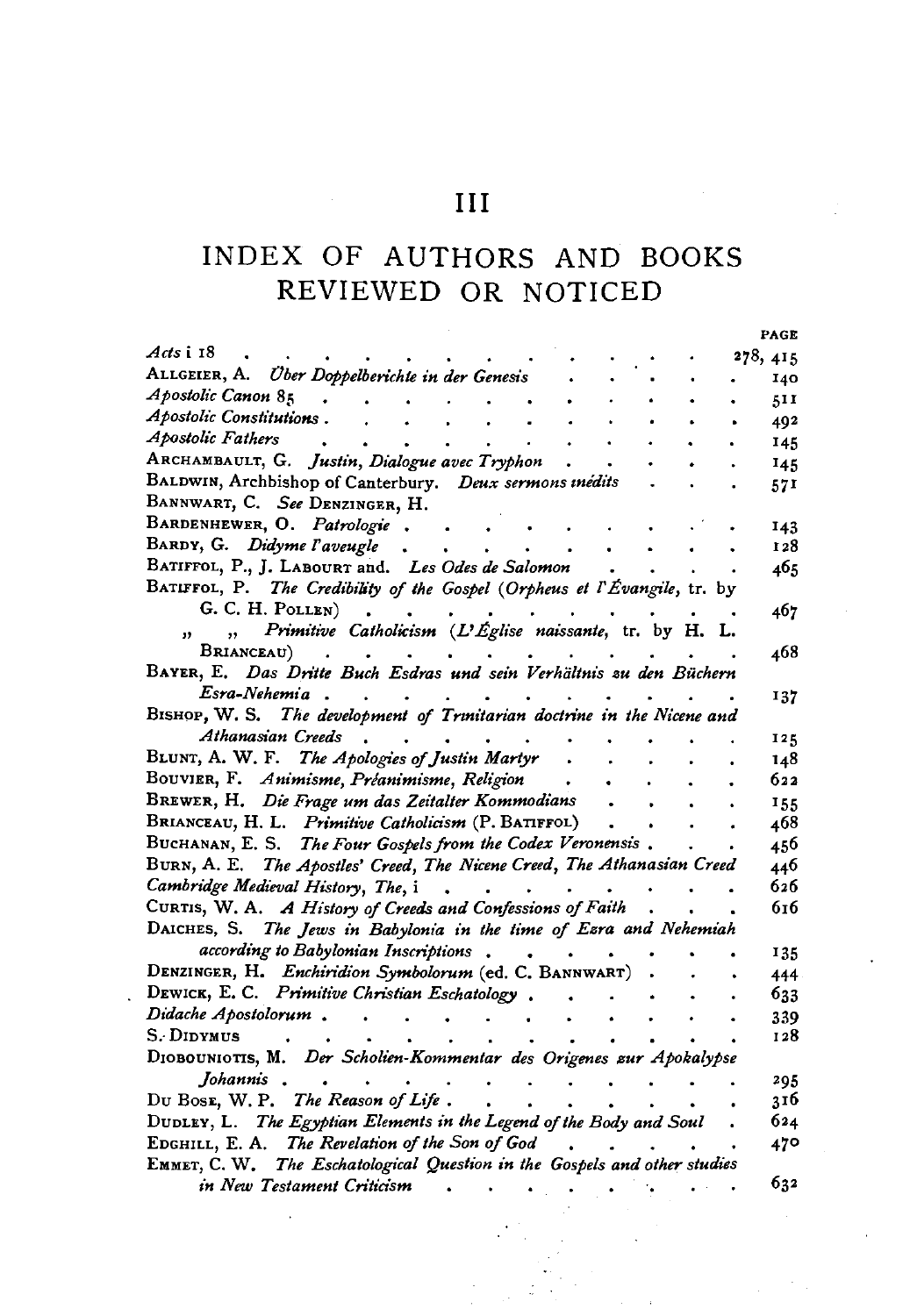#### xiv AUTHORS AND BOOKS REVIEWED OR NOTICED

|                                                                                                           | PAGE |
|-----------------------------------------------------------------------------------------------------------|------|
| ENGELBRECHT, A. Tyrannii Rufini Orationum Gregorii Nasianzeni novem                                       |      |
| Interpretatio                                                                                             | 152  |
| EUSEBIUS. Historia ecclesiastica.                                                                         | 145  |
| FLAMION, J. Les Actes Apocryphes de l'Apôtre André                                                        | 435  |
| FLETCHER, R. J. A Study of the Conversion of St Paul                                                      | 466  |
| FRANKENBERG, W. Das Verständnis der Oden Salomos                                                          | 465  |
| FRIEDLANDER, G. The Jewish Sources of the Sermon on the Mount                                             | 428  |
| GALTON, A. The Religion of Israel (A. LOISY)                                                              | 136  |
| GARDNER, P. The Religious Experience of Saint Paul.                                                       | 604  |
| GIBSON, M. D. The Commentaries of Isho'dad of Merv                                                        | 463  |
| GINSBURG, C. D. Isaiah<br>$\bullet$ .<br><br><br><br><br><br><br><br><br><br><br><br><br><br><br><br><br> | 132  |
| GLAZEBROOK, M. G. The End of the Law.                                                                     | 431  |
| GOLDBACHER, A. S. Aureli Augustini Hipponiensis Episcopi Epistulae                                        | 153  |
| GRAPIN, E. Eusèbe, Histoire Ecclésiastique V-VIII                                                         | 145  |
| GWATKIN, H. M., and J. P. WHITNEY. The Cambridge Medieval History i.                                      | 626  |
| Habakkuk                                                                                                  | 134  |
| HALL, F. J. The Trinity                                                                                   | I27  |
| HARNACK, A. Entstehung u. Entwickelung der Kirchenverfassung u. des                                       |      |
| Kirchenrechts                                                                                             | 94   |
| Der Scholien-Kommentar des Origenes sur Apokalypse<br>,,<br>,,                                            |      |
| Johannis                                                                                                  | 295  |
| HEMMER, H. Les Pères Apostoliques.                                                                        | 145  |
| HILBERG, I. Sancti Eusebii Hieronymi Epistulae I-LXX                                                      | 148  |
| HITCHCOCK, G. S. The Higher Criticism of Isaiah                                                           | 140  |
| HOLLMANN, G. The Jewish Religion in the time of Jesus (tr. E. W.                                          |      |
| Lummis)                                                                                                   | 430  |
| HOSKIER, H. C. Concerning the Genesis of the Versions of the $N$ . $T$ .                                  | 120  |
| HUCK, A. Synopse der drei ersten Evangelien                                                               | 634  |
| HUNT, A. S. Catalogue of the Greek Papyri in the John Rylands                                             |      |
| Library i.                                                                                                | 130  |
| ILLINGWORTH, J. R. Divine Transcendence and its reflection in religious                                   |      |
| authority                                                                                                 | 310  |
| S. INNOCENT I. Epistola ad Exsuperium Tolosanum                                                           | 77   |
| S. IRENAEUS                                                                                               | 574  |
| Isaiah i-xxxix                                                                                            | 134  |
| "xx6.                                                                                                     | 420  |
| ,, xxxvi II.                                                                                              | 417  |
| ISHO'DAD OF MERV. Commentaries                                                                            | 463  |
| $Job \t.$                                                                                                 | 426  |
| S. John                                                                                                   | 590  |
| <i>S. John</i> ii 4 .                                                                                     | 594  |
| JOHN OF MAJUMA. Plerophoriae.                                                                             | 461  |
| Judges iii 31, v 6, xvi 31<br>$\ddot{\phantom{0}}$                                                        | 424  |
| S. JUSTIN MARTYR. Apologies                                                                               | 148  |
| Dialogue with Trypho<br>,                                                                                 | 145  |
| KENNETT, R. H. The Composition of the Book of Isaiah                                                      | 132  |
| Early Ideas of Righteousness: Hebrew, Greek, and Roman<br>,<br>,,                                         | 133  |
| The Servant of the Lord.<br>,,                                                                            | 133  |
| KING, E. G. Early Religious Poetry of the Hebrews                                                         | 135  |
| 1 Kings                                                                                                   | 134  |
| 2 Kings xviii 26                                                                                          | 417  |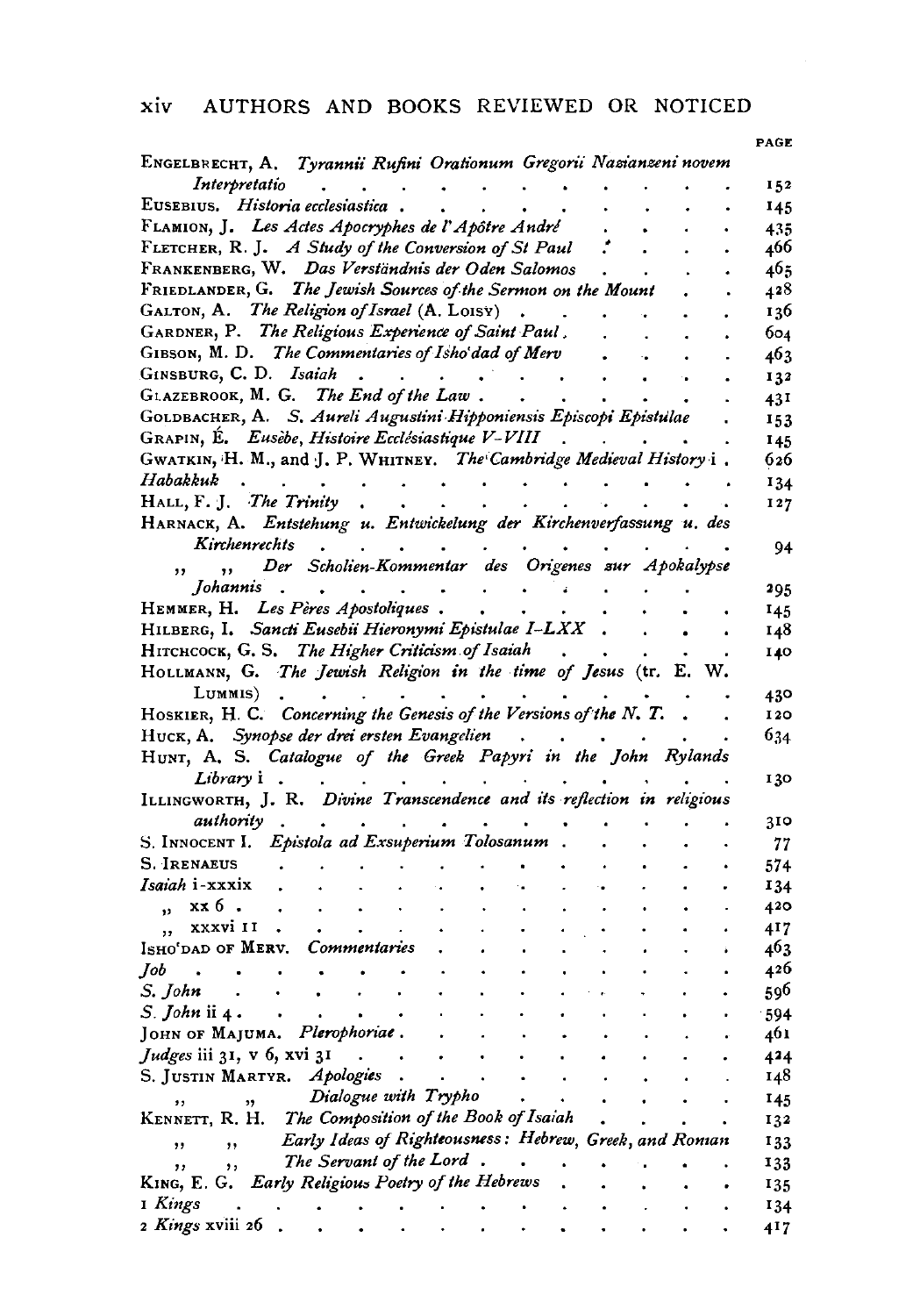$x\overline{v}$ 

 $\label{eq:2.1} \frac{1}{\sqrt{2}}\int_{\mathbb{R}^3}\frac{1}{\sqrt{2}}\left(\frac{1}{\sqrt{2}}\right)^2\frac{1}{\sqrt{2}}\left(\frac{1}{\sqrt{2}}\right)^2\frac{1}{\sqrt{2}}\left(\frac{1}{\sqrt{2}}\right)^2\frac{1}{\sqrt{2}}\left(\frac{1}{\sqrt{2}}\right)^2.$ 

|                                                                          |           |                 |                      | PAGE                |
|--------------------------------------------------------------------------|-----------|-----------------|----------------------|---------------------|
| LABOURT, J., and P. BATIFFOL. Les Odes de Salomon                        |           |                 |                      | 465                 |
| LAKE, K. The Earlier Epistles of St Paul, their motive and origin        |           |                 |                      | 604                 |
| LANCHESTER, H. C. O. The First Book of Kings                             |           |                 |                      | 134                 |
| LANDERSDORFER, S. Eine Babylonische Quelle für das Buch Job?             |           |                 |                      | 138                 |
| LARFELD, W. Griechische Synopse der vier neutestamentlichen Evangelien   |           |                 |                      | 635                 |
| LELONG, A. Les Pères Apostoliques<br>$\sim$                              |           |                 |                      | <b>145</b>          |
| LEBRETON, M. J. Les origines du dogme de la Trinité.                     |           |                 |                      | 123                 |
| LIPPL, J. Das Buch des Propheten Sophonias.                              |           |                 |                      | 137                 |
| LOCK, W., and others. Miracles                                           |           |                 |                      | 612                 |
| LOISY, A. The Religion of Israel (tr. by A. GALTON).                     |           |                 |                      | 136                 |
| S. Luke xi 50                                                            |           |                 |                      | 398                 |
| LUMMIS, E. W. The Jewish Religion in the time of Jesus (G. HOLLMANN).    |           |                 |                      | 430                 |
| MACCULLOCH, J. A. The Religion of the Ancient Celts                      |           |                 |                      | 620                 |
| MCGLOTHLIN, W. J. Baptist Confessions of Faith<br>$\sim$                 |           |                 |                      | 618                 |
| MACINTOSH, H. R. Miracles and Christianity (J. WENDLAND).                |           |                 |                      | 612                 |
| S. Mark                                                                  |           |                 |                      | 369                 |
| S. Matthew xxiii 35                                                      |           |                 |                      | 398                 |
| MICHEL, C. Évangiles Apocryphes : I. Protévangile de Jacques, Pseudo-    |           |                 |                      |                     |
| Matthieu, Évangile de Thomas.                                            |           |                 |                      | 433                 |
| MULLINGER, J. B. The University of Cambridge iii<br>$\sim 100$           |           |                 |                      | 472                 |
| NAU, F. Jean Rufus, évêque de Maïouma: Plérophories.                     |           |                 |                      | 461                 |
| Odes of Solomon.<br>$\sim 10^{-11}$                                      |           |                 |                      | . 29, 298, 372, 465 |
| Odes of Solomon.<br>Origen. Commentary on the Epistle to the Romans.     |           |                 |                      |                     |
| Scholia on the Apocalypse .                                              |           |                 |                      | 209, 357            |
| $\ddot{\phantom{0}}$<br>Oxyrhynchus Sayings<br>$\ddot{\phantom{0}}$      |           |                 |                      | 295, 386            |
|                                                                          |           |                 | $\bullet$            | 74                  |
| S. Paul                                                                  |           |                 |                      | 515, 604            |
| PEEBLES, R. J. The Legend of Longinus in Ecclesiastical Tradition and in |           |                 |                      |                     |
| English Literature, and its connection with the Grail.                   |           |                 |                      | 624                 |
| PEETERS, P. Histoire de Joseph le Charpentier                            |           |                 |                      | 433                 |
| PELAGIUS. Commentary on the Epistles of St Paul                          |           |                 |                      | 515                 |
| Philippians i 21, 22.                                                    |           |                 |                      | 415                 |
| PIEPENBRING, C. Jésus et les Apôtres                                     |           |                 |                      | 635                 |
| Pistis Sophia                                                            |           |                 |                      | 29                  |
| PLATTS, C. The Pioneers of our Faith                                     |           |                 |                      | 475                 |
| POGSON, F. L. The Constitution and Law of the Church in the first two    |           |                 |                      |                     |
| centuries (A. Harnack)<br>$\bullet$                                      |           |                 |                      | 94                  |
| POLLEN, G. C. H. The Credibility of the Gospel (P. BATIFFOL).            |           |                 |                      | 467                 |
| POPE, H. The Date of the Composition of Deuteronomy                      |           |                 |                      | 140                 |
| Proverbs                                                                 |           |                 |                      | 46                  |
| Psalms                                                                   |           |                 |                      | 520                 |
| RITSCHL, A. Die Entstehung der altkatholischen Kirche                    |           |                 |                      | -95                 |
| RULE, U. Z. Old Testament Institutions, their Origin and Developement    |           |                 | $\ddot{\phantom{a}}$ | 139                 |
| SANDAY, W., edited by. Studies in the Synoptic Problem                   | $\bullet$ | $\sim 10^{-11}$ |                      | 105                 |
| SANDERS, H. S. The Washington Manuscript of Deuteronomy and Joshua       |           |                 |                      | 456                 |
| SCHWEITZER, A. Geschichte der Paulinischen Forschung                     |           |                 |                      | 604                 |
| Scorr, E. F. The Kingdom and the Messiah                                 |           |                 |                      | 630                 |
| SEATON, A. A. The Theory of Toleration under the later Stuarts.          |           |                 |                      |                     |
| SIMPSON, D. C. See STONE, D., and D. C. SIMPSON.                         |           |                 |                      | 475                 |
|                                                                          |           |                 |                      |                     |
| SIMPSON, W. J. S. The Resurrection and Modern Thought.                   |           |                 |                      | 314                 |
| Sinaiticus, Codex                                                        |           |                 |                      | 563                 |
| SKRINE, J. H. Creed and the Creeds                                       |           |                 |                      | 438                 |

 $\sim 10^{-11}$